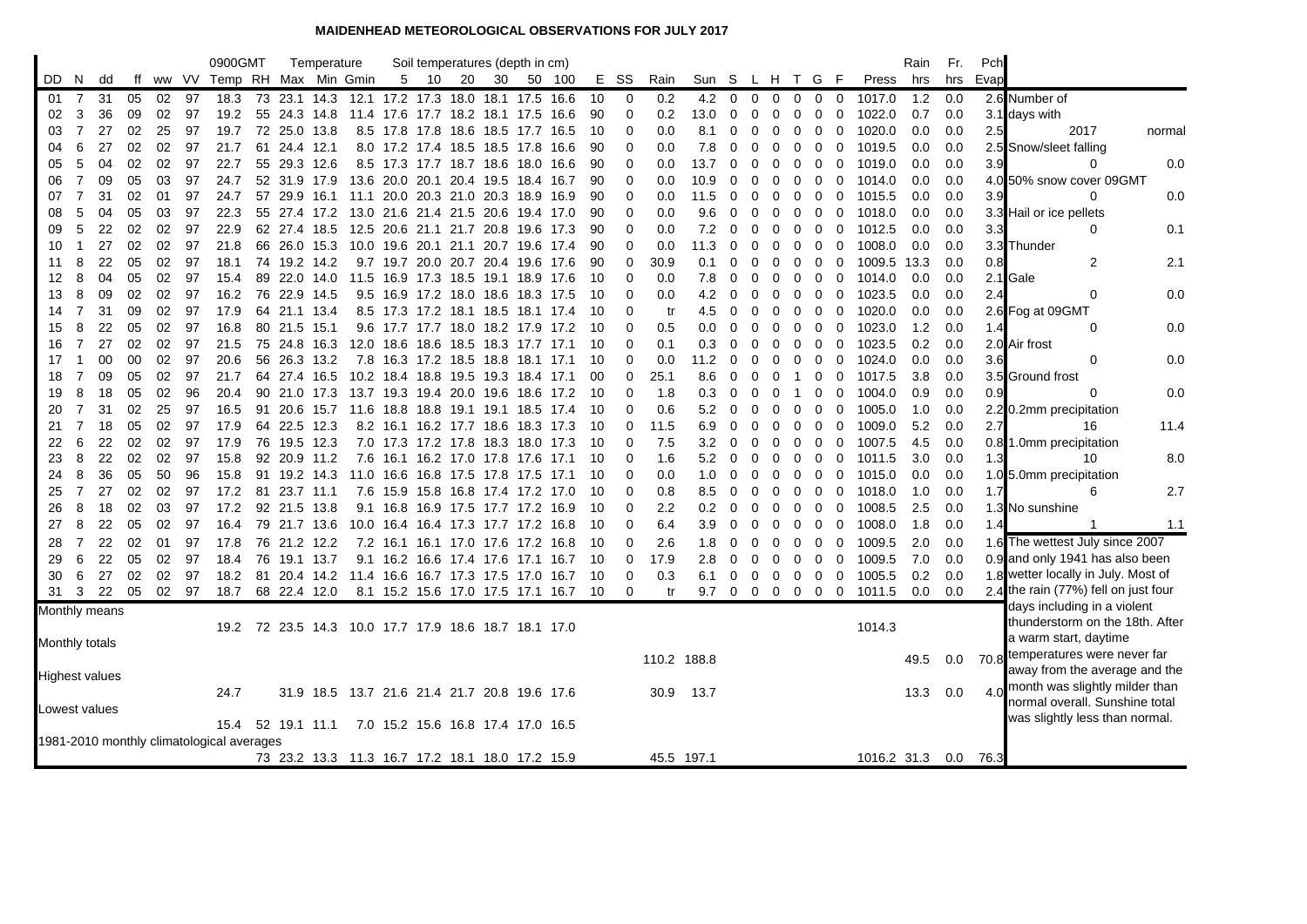Key<br>DD:

date

| --- | uuw              |
|-----|------------------|
|     | $07CMT$ obecnies |

|                  |           | 07GMT observations                                                                         |   |                         |                              |  |                                                                                    |                             |  |  |  |  |
|------------------|-----------|--------------------------------------------------------------------------------------------|---|-------------------------|------------------------------|--|------------------------------------------------------------------------------------|-----------------------------|--|--|--|--|
|                  | N         | cloud cover (oktas, 9=obscured)                                                            |   |                         | dd                           |  | wind direction (degrees/10)                                                        |                             |  |  |  |  |
|                  | ff        | wind speed (knots)                                                                         |   |                         |                              |  |                                                                                    |                             |  |  |  |  |
|                  | <b>WW</b> | present weather code                                                                       |   |                         |                              |  |                                                                                    |                             |  |  |  |  |
|                  |           | cloud decreasing                                                                           |   |                         | 25                           |  | recent rain shower                                                                 |                             |  |  |  |  |
|                  |           | sky not changing<br>2                                                                      |   |                         | 51                           |  |                                                                                    | intermittent slight drizzle |  |  |  |  |
|                  |           | cloud increasing<br>3                                                                      |   |                         | 60                           |  | intermittent slight rain                                                           |                             |  |  |  |  |
|                  |           | 21<br>recent rain                                                                          |   |                         | 80                           |  | light rain shower                                                                  |                             |  |  |  |  |
|                  | VV.       | visibility (00-50 metres/100, 94 very poor, 95 poor, 96 moderate, 97 good)                 |   |                         |                              |  |                                                                                    |                             |  |  |  |  |
|                  |           | Soil temperatures are for 0700GMT beneath bare soil (5, 10, 20cm) or grass (30, 50, 100cm) |   |                         |                              |  |                                                                                    |                             |  |  |  |  |
|                  |           | 09GMT observations                                                                         |   |                         |                              |  |                                                                                    |                             |  |  |  |  |
|                  | Temp      | temperature (degC)                                                                         |   |                         | RH.<br>relative humidity (%) |  |                                                                                    |                             |  |  |  |  |
|                  | F.        | state of ground (00 dry, 10 moist, 20 wet, 90 cracked)                                     |   |                         | SS                           |  | snow depth (cm)                                                                    |                             |  |  |  |  |
|                  | Press     | air pressure (mb)                                                                          |   |                         |                              |  |                                                                                    |                             |  |  |  |  |
| 24 hour readings |           |                                                                                            |   |                         |                              |  |                                                                                    |                             |  |  |  |  |
|                  | Max       | maximum temperature (degC) beginning 09GMT                                                 |   |                         |                              |  | minimum temperature (degC) ending 09GMT                                            |                             |  |  |  |  |
|                  | Gmin      | grass minimum temperature (degC) ending 09GMT                                              |   |                         |                              |  | precipitation beginning 09GMT<br>hours of rainfall (>0.1mm/h) 09-09GMT<br>Rain hrs |                             |  |  |  |  |
|                  | Sun       | sunshine (hours) sunrise-sunset                                                            |   |                         |                              |  |                                                                                    |                             |  |  |  |  |
|                  |           | Fr. Hrs<br>hours of air frost (00-24GMT)                                                   |   |                         | Pch Evap                     |  | Piche evaporation (ml) beginning 09GMT                                             |                             |  |  |  |  |
| Days with        |           |                                                                                            |   |                         |                              |  |                                                                                    |                             |  |  |  |  |
|                  | S         | snow(5) or sleet(1) falling                                                                |   | 50% snow cover at 09GMT |                              |  | H                                                                                  | hail or ice pellets         |  |  |  |  |
|                  |           | thunder heard                                                                              | G | qale                    |                              |  | F                                                                                  | fog at 09GMT                |  |  |  |  |